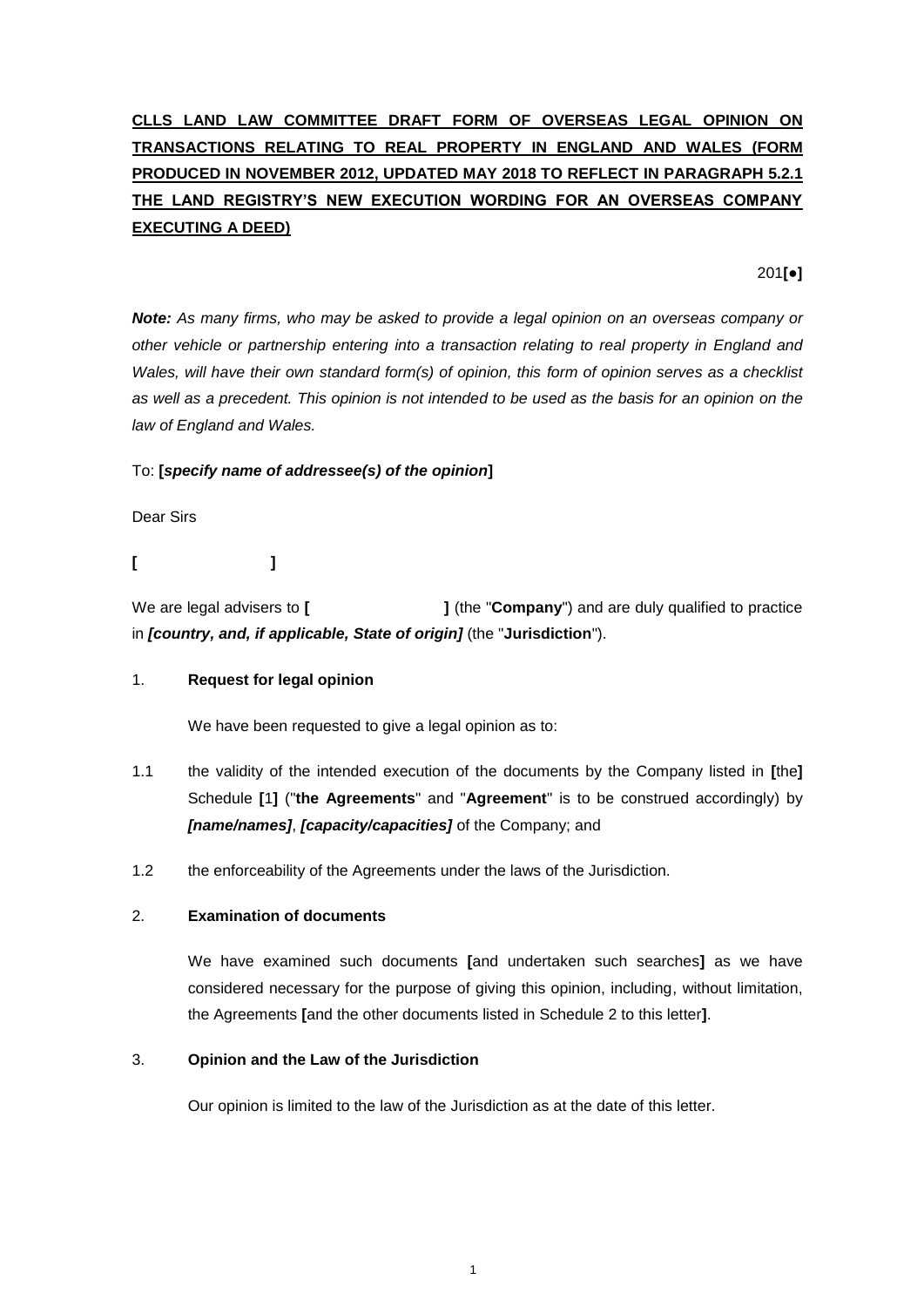#### 4. **Assumptions made**

We have assumed, without enquiry, that:

- 4.1 all documents furnished to us as originals are authentic and complete;
- 4.2 all documents furnished to us as copies conform to the original documents of which they appear to be copies;
- 4.3 no documents furnished to us have been amended subsequently;
- 4.4 the Agreements are within the capacity and powers of, and will be duly authorised, executed and delivered by or on behalf of, each of the parties other than the Company;
- 4.5 the Agreements will, when duly executed and delivered **[**or exchanged**]**, constitute valid, binding and enforceable obligations of the Company under the law of England and Wales.

#### 5. **In our opinion:**

#### 5.1 **Status**

-

The Company is a **[**limited liability company<sup>1</sup> ], which has a separate legal personality and is duly established under the laws of the Jurisdiction. The Company has no limitation as to the duration of its corporate existence and possesses the capacity to sue or be sued in its own name. The Company's ownership of property is separate from the ownership of its members and officers.

#### 5.2 **Enforceability of Agreements**

5.2.1 The Agreements, when duly executed by the Company, will be recognised as constituting valid and binding obligations of the Company enforceable in the courts of the Jurisdiction.

> In relation to due execution of the Agreements by the Company, the constitution of the Company provides that the duly appointed **[**President**] [**Vice President**] [**Senior Corporate Officers**]** of the Company from time to time are empowered to execute documents in the nature of the Agreements on its behalf and *[name]* is such a duly appointed and authorised corporate officer and the Agreements will be duly executed by the Company if they are signed by **[**him**]**. All necessary corporate and other action has been taken to enable the Company validly to

<sup>1</sup> Amend if the Opinion concerns an alternative vehicle or partnership. If so, consider whether an alternative definition to "Company" should be used and what other amendments are required to the form of Opinion.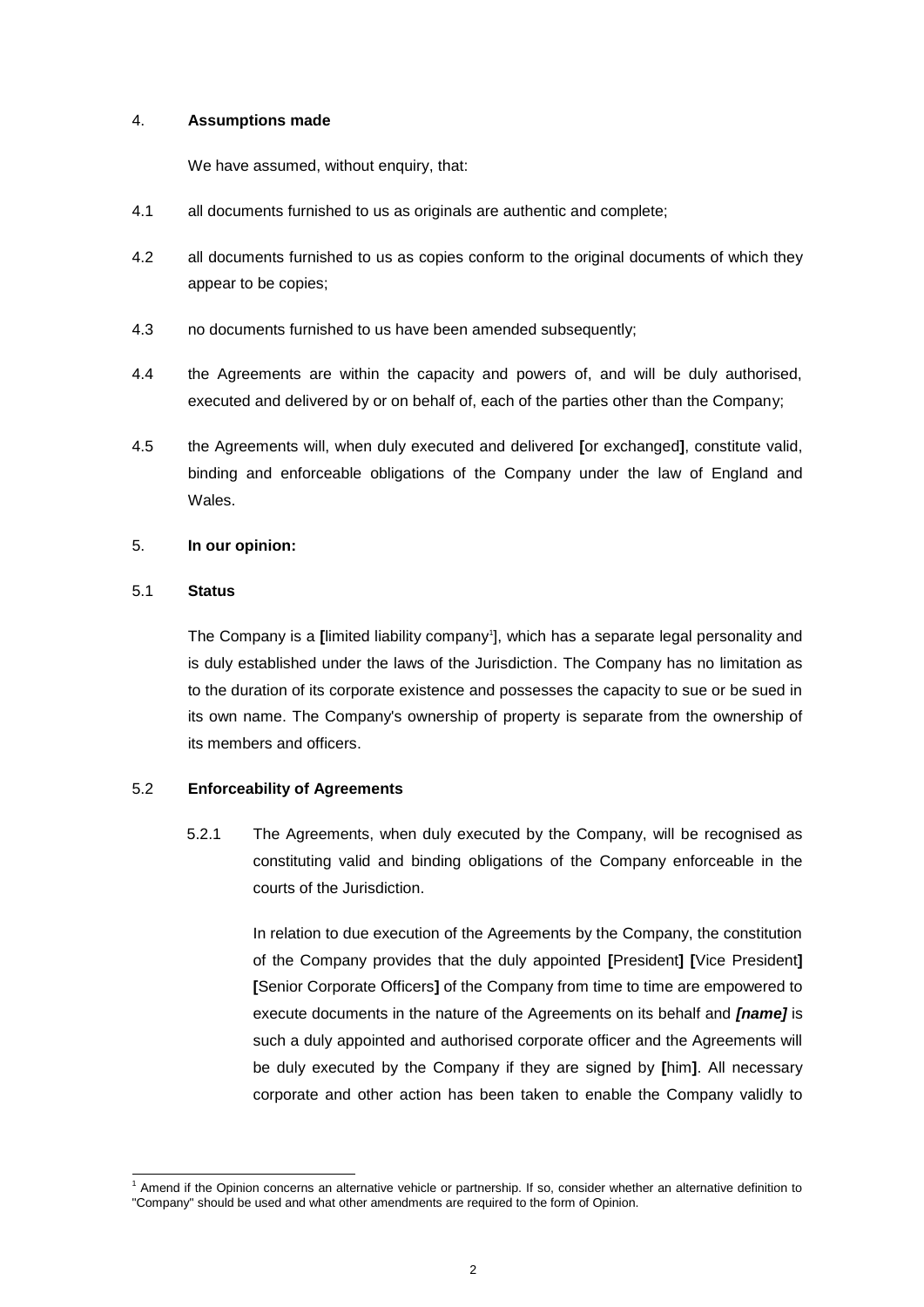execute and deliver the Agreements. The proper method of execution of the Agreements by the Company in the Jurisdiction is set out below<sup>2</sup>:

Executed as a deed by (name of company), a company incorporated in (territory), acting by (full name(s) of person(s) signing) who, in accordance with the laws of that territory, [is][are] acting under the authority of the company.

Signature in the name of the company

#### Signature of

# Authorised [signatory][signatories]

- 5.2.2 The entry into any of the Agreements and performance of the Company's obligations under the Agreements will not violate:
	- 5.2.2.1 any present law, regulation, order, rule or treaty of or in the Jurisdiction; nor
	- 5.2.2.2 the constitutional documents of the Company.
- 5.2.3 The Company has power to acquire, hold, sell, mortgage, charge, lease and otherwise deal with freehold and leasehold land in England and Wales and to enter into all documentation in connection with any freehold or leasehold land in England and Wales.
- 5.2.4 No authorisations, approvals, consents, licences, exemptions, filings, registrations, notarisations or other requirements of governmental, judicial or public bodies or authorities of or in the Jurisdiction are required or advisable in connection with the entry into, performance, validity, and enforceability of the Agreements.
- 5.2.5 No stamp, registration, documentary or similar tax is payable in respect of the entry into, performance or enforcement of the Agreements or to render them admissible in evidence in the Jurisdiction.

 2 The execution wording in paragraph 5.2.1 is that usually required by the Land Registry for overseas companies executing deeds [https://www.gov.uk/government/publications/overseas-companies-and-limited-liability-partnerships](https://www.gov.uk/government/publications/overseas-companies-and-limited-liability-partnerships-pg78/practice-guide-78-overseas-companies-and-limited-liability-partnerships#execution-of-deeds-by-overseas-companies)[pg78/practice-guide-78-overseas-companies-and-limited-liability-partnerships#execution-of-deeds-by-overseas](https://www.gov.uk/government/publications/overseas-companies-and-limited-liability-partnerships-pg78/practice-guide-78-overseas-companies-and-limited-liability-partnerships#execution-of-deeds-by-overseas-companies)[companies.](https://www.gov.uk/government/publications/overseas-companies-and-limited-liability-partnerships-pg78/practice-guide-78-overseas-companies-and-limited-liability-partnerships#execution-of-deeds-by-overseas-companies) Of course, such execution wording may not be valid in the Jurisdiction, hence the need for the Opinion to confirm the position. The execution wording will also need to be amended if for example the document is not a deed or if the authorised signatory is a corporate body. The Land Registry requires provision of the certified copy of the constitution or a duly completed Land Registry form 7 (Certificate of powers of overseas companies) for overseas companies, so that a form of opinion from overseas counsel will not suffice for Land Registry purposes.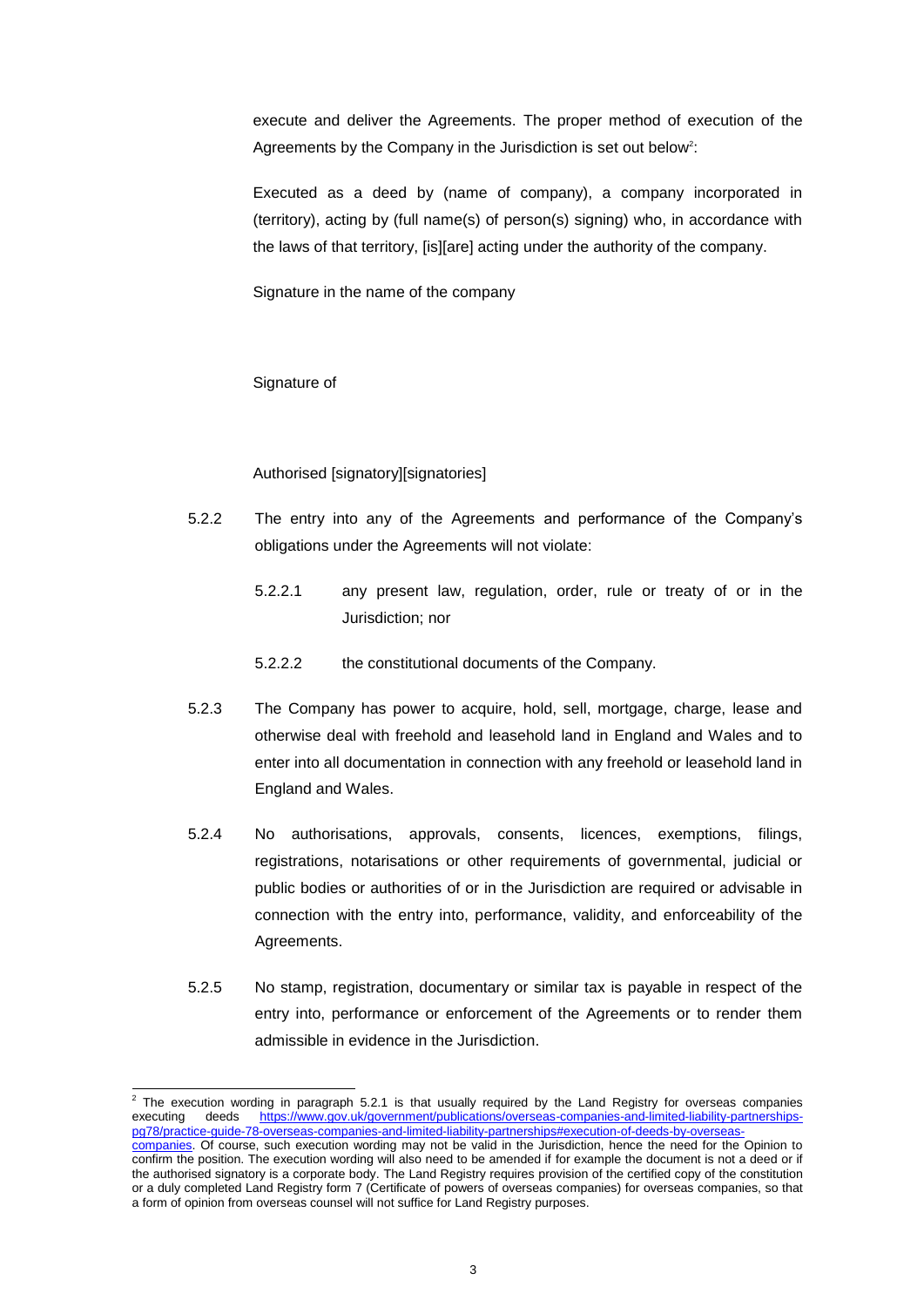- 5.2.6 No deduction or withholding, whether on account of tax or otherwise, will be required from any payment by the Company under the Agreements in the Jurisdiction.
- 5.2.7 Neither the Company nor its assets is entitled to immunity from suit, execution, attachment or other legal process in the Jurisdiction.
- [ 5.2.8 The Company's payment obligations under the Agreements rank at least equally or rateably in all respects with its other unsecured and unsubordinated indebtedness **[**except for obligations mandatorily preferred by law applying to companies generally**]**. 3 **]**
- 5.2.9 The Company does not require any consent or authorisation, whether under exchange control regulations or otherwise, to transfer money out of the Jurisdiction in fulfilment of its obligations under the Agreements.
- 5.2.10 So far as we are aware, after making due enquiry**<sup>4</sup>** , no proceedings have been started or other steps taken for the winding-up or dissolution of the Company or the appointment of an administrator, liquidator, receiver, trustee or similar officer of the Company or any of its assets or revenues, or any analogous event in the Jurisdiction <sup>5</sup>.
- 5.2.11 A final judgment (which includes, without limitation, any equitable remedy) obtained in the courts of England and Wales in respect of any of the Agreements would be recognised and enforced by the courts of the Jurisdiction without re-examination of the merits of the case.<sup>6</sup>
- 5.2.12 The choice of the law of England and Wales as proper law of each of the Agreements will be valid and binding and not subject to revocation and is recognised and given effect to by the courts of the Jurisdiction.<sup>7</sup>
- 5.2.13 Any submission to jurisdiction by the Company and appointment of process agents contained in any of the Agreements is valid and binding on the Company and not subject to revocation.

 3 For the reasons explained in paragraph 49 of the CLLS Guide on English legal opinions in financial transactions, this type of "pari passu" opinion is generally made only with qualifications and is often not given at all.

<sup>4</sup> If "due enquiry" is considered too wide, an alternative might be "searches on [insert date] at [insert details of relevant registries]".

<sup>&</sup>lt;sup>5</sup> Consider the cost implications of making "due enquiry" as this may entail material extra expense.

<sup>&</sup>lt;sup>6</sup> If there is no treaty between the relevant states, and it is necessary to start a new action in the overseas jurisdiction based on the judgment obtained in the courts of England and Wales, this sub-paragraph would need to be qualified or deleted.

 $^7$  This statement may be inappropriate depending on the jurisdiction in which the company is established or its centre of main interests.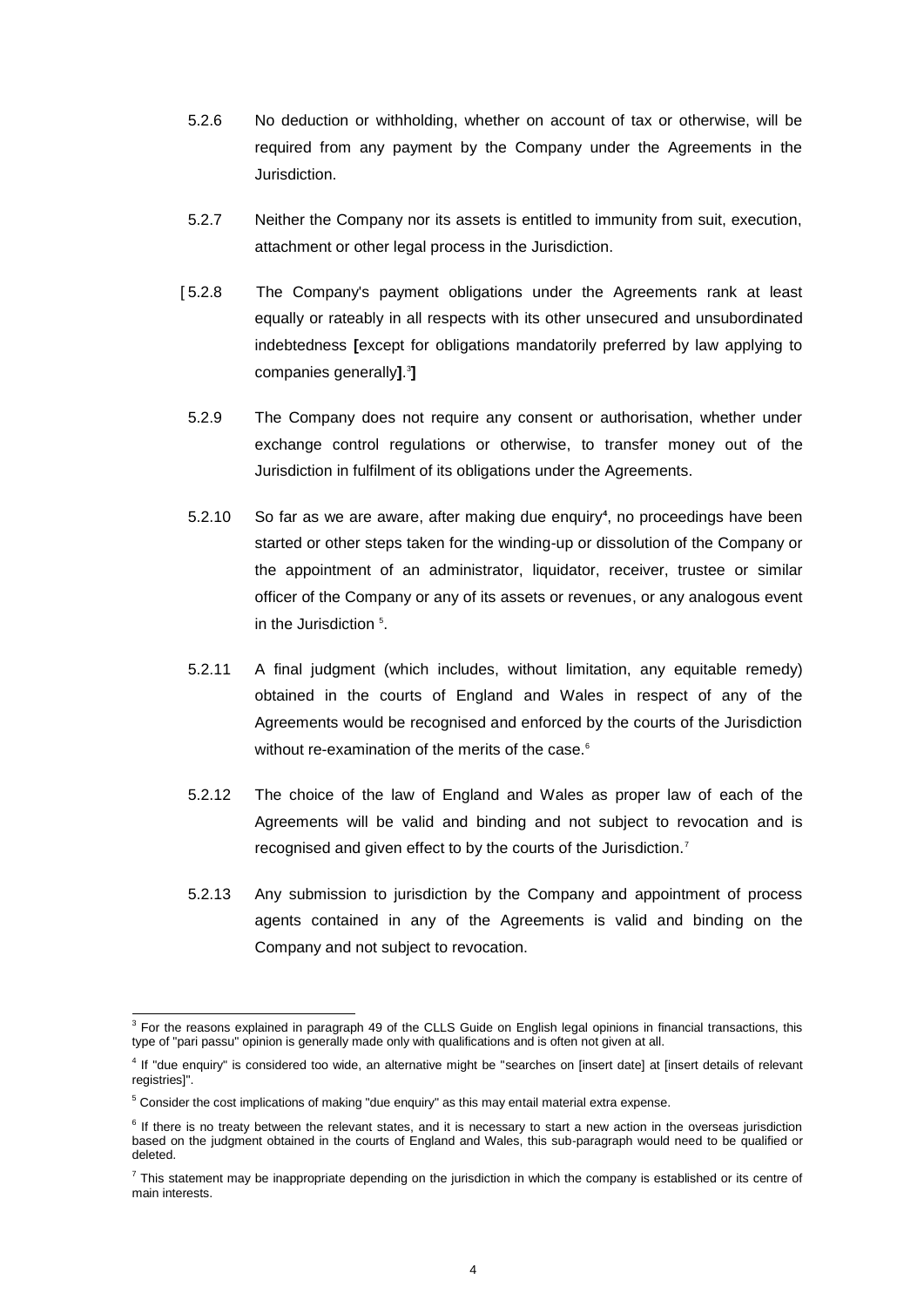- 5.2.14 Any address within any part of the United Kingdom given in any Agreement as an address for service of proceedings in respect of such Agreement is valid and binding on the Company.
- 5.2.15 The Agreements contain no provision which is contrary to public policy in the Jurisdiction, or which would for any reason not be upheld by the courts of the Jurisdiction.<sup>8</sup>
- 5.2.16 No party to any Agreement is or will become (or be deemed to have become) resident, domiciled, engaged in the carrying on of business or subject to taxation in the Jurisdiction by reason only of the negotiation, preparation, execution, delivery, performance or enforcement of or receipt of any payment under any Agreement. It is not necessary for a party to any Agreement (other than the Company) to establish a place of business or be licensed, qualified or otherwise entitled to carry on business in the Jurisdiction, or to meet any other criteria applicable under the laws of the Jurisdiction for the entry into, performance or enforcement of any Agreement.

#### 6. **Qualifications to opinion**

**[**This opinion is subject to the following qualifications:**]**

*[Note: You should not be surprised to find that the firm giving the opinion will seek to introduce various qualifications to the opinion, which address a variety of issues.]*

#### 7. **Who may rely on this opinion**

This opinion is addressed to you solely for your benefit and for the purpose of the Agreements. You or your legal advisors may use this opinion in relation to registering or noting the Agreements at the Land Registry<sup>9</sup>.<sup>10</sup> [In addition, this opinion may be relied upon by **[ ] [**any successors in title to your interest in the property to which the Agreements relate**]** and your legal advisors.**]** It is not to be relied upon by anyone else or for any other purpose without our express consent.

<sup>-</sup><sup>8</sup> Paragraph 5.2.15 may well be resisted by the provider of the opinion in view of the ill-defined nature of public policy. The provider of the opinion may want to preface this paragraph with the words "As far as we are aware,".

<sup>&</sup>lt;sup>9</sup> The Land Registry requires provision of the certified copy of the constitution or a duly completed Land Registry form 7 (Certificate of powers of overseas companies) for overseas companies, so that a form of opinion from overseas counsel will not suffice for Land Registry purposes.

 $10$ Consider inclusion of any mortgagee if opinion is addressed, for example, to a purchaser.

In banking related transactions consider including a clause such as "Entry into the Agreements will not cause the Company to infringe its obligations to third parties under the terms of a debenture, trust deed, agreement or other instrument to which the Company is a party, or by which any of its property, undertaking, assets or revenues are bound, such that cross-default may arise".